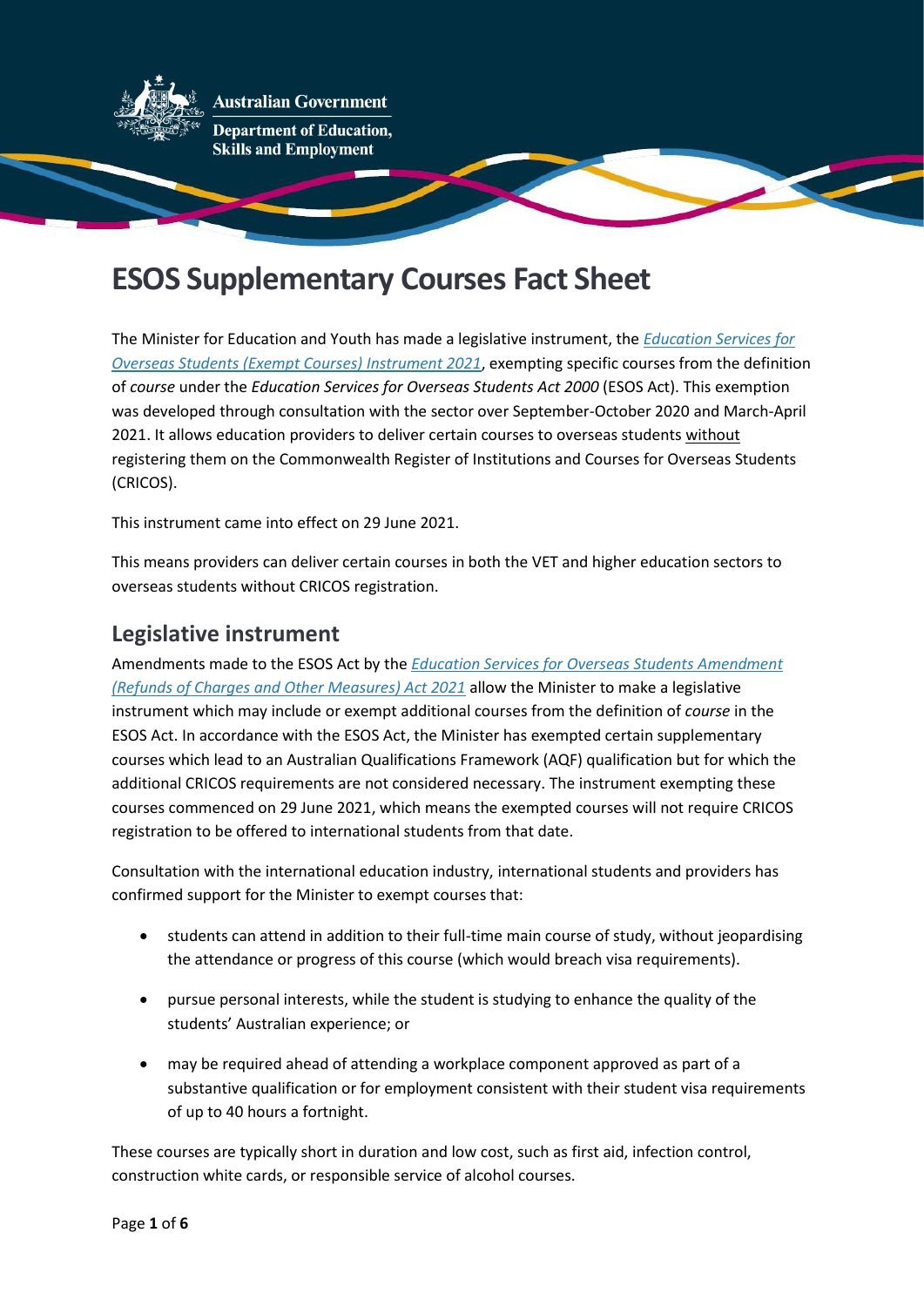# **What is the purpose of this instrument?**

The policy intent of this instrument is to allow overseas students easier access to a range supplementary courses, such as hobby and recreational courses, and other short courses which may be required for employment while living in Australia. This instrument reduces regulatory burden for providers, enriches student experiences while in Australia, decreases the risk of workplace exploitation and provides Australian businesses with a ready workforce to deliver critically important goods and services.

# **Courses required for employment purposes**

Exempt courses may include short courses required for employment in industries, which students could reasonably undertake while meeting their student visa requirements.

Importantly, all courses made exempt through this instrument will still be required to comply with Australian domestic legislative and regulatory requirements. Overseas students will **not** be able to apply for student visas based on exempt courses alone.

Higher education providers must also continue to register on CRICOS any course which leads to an award/qualification including any of the following 'non-award' courses:

- an English Language Intensive Course for Overseas Students (ELICOS)
- a Foundation Program
- study abroad or student exchange
- a tertiary coursework and research preparatory course, and
- professional outcomes and placement courses.

# **Exempt courses**

### **VET courses**

Where a VET course only consists of one or more of the following units of competency, it is exempt from the definition of *course.* Providers are now able to offer these courses to overseas students without registering them on CRICOS.

| Code         | Course                                                                    |
|--------------|---------------------------------------------------------------------------|
| HLTAID009    | Provide cardiopulmonary resuscitation                                     |
| HLTAID010    | Provide basic emergency life support                                      |
| HLTAID011    | Provide First Aid                                                         |
| HLTAID012    | Provide First Aid in an education and care setting                        |
| HLTAID013    | Provide First Aid in remote or isolated site                              |
| HLTAID014    | Provide Advanced First Aid                                                |
| HLTAID015    | Provide advanced resuscitation and oxygen therapy                         |
| HLTAID016    | Manage first aid services and resources                                   |
| 22556VIC     | Course in the Management of Asthma Risks and Emergencies in the Workplace |
| 22578VIC     | Course in First Aid Management of Anaphylaxis                             |
| HLTINFCOV001 | Comply with infection prevention and control policies and procedures      |
| HLTINF001    | Comply with infection prevention and control policies and procedures      |
| BSBWHS332X   | Apply infection prevention and control procedures to own work activities  |
| SITHFAB002   | Provide responsible service of alcohol                                    |
| SITHGAM001   | Provide responsible gambling services                                     |
| SITXFSA001   | Use hygienic practices for food safety                                    |
| SITXFSA002   | Participate in safe food handling practices                               |
| CPCCWHS1001  | Prepare to work safely in the construction industry                       |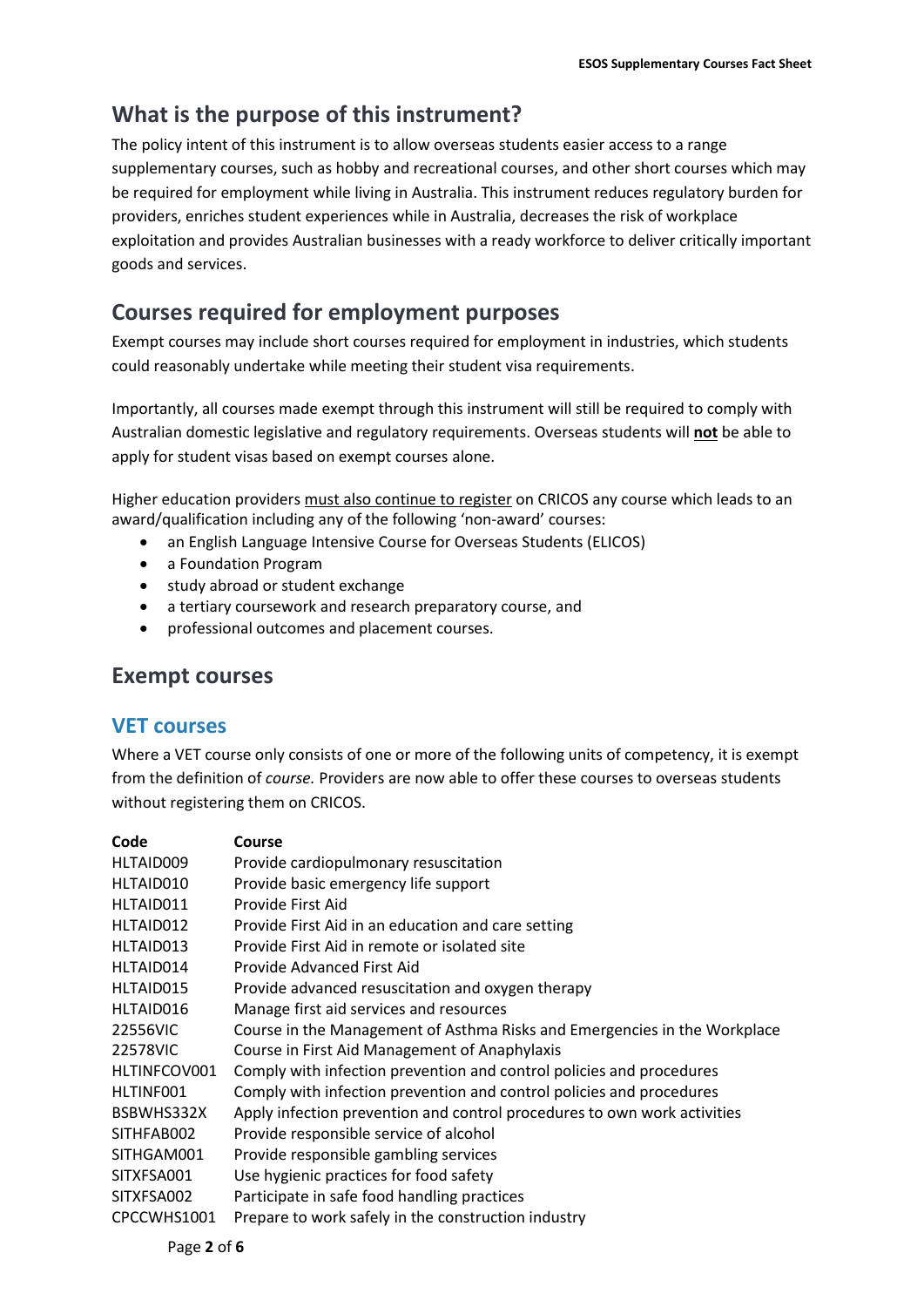| SITHFAB005 | Prepare and serve espresso coffee                               |
|------------|-----------------------------------------------------------------|
| HLTWHS005  | Conduct manual tasks safely                                     |
| TLILIC0003 | Licence to operate a forklift                                   |
| AHCCHM307  | Prepare and apply chemicals to control pest, weeds and diseases |
| AHCCHM304  | Transport and store chemicals                                   |

### **Higher education courses**

The instrument also exempts some courses delivered by higher education providers which do not lead to a qualification recognised under the Australian Qualifications Framework (AQF), including hobby or recreational courses.

It enables higher education providers to deliver short recreational courses (non-AQF courses) in subjects such as creative arts, languages other than English, or music that are not part of, or do not lead to, an AQF qualification.

Providers must not deliver these courses with the intention to grant credit (whether as prior learning or otherwise) towards another course that leads to a qualification recognised under the AQF, regardless if it is delivered by the provider or a secondary provider.

Registered higher education providers must still register the following non-AQF courses:

- o English Language Intensive Courses for Overseas Students (ELICOS)
- o Foundation Programs
- o study abroad or student exchange
- o tertiary coursework and research preparatory courses, and
- o professional outcomes and placement courses.

For the purposes of clarity:

*Professional outcomes and placement course* means a course for which the requirements include practical work placements and professional skills study aimed at enabling work in a certain occupation or profession.

*Study abroad or student exchange* means a course provided under an arrangement where a student of an overseas institution undertakes study at an Australian higher education provider, where the study at the Australian higher education provider contributes to the requirements of a course of study being undertaken by the student with the overseas institution.

*Tertiary coursework and research preparatory course* means a short course which a student must pass as a condition of admission to a main course of study.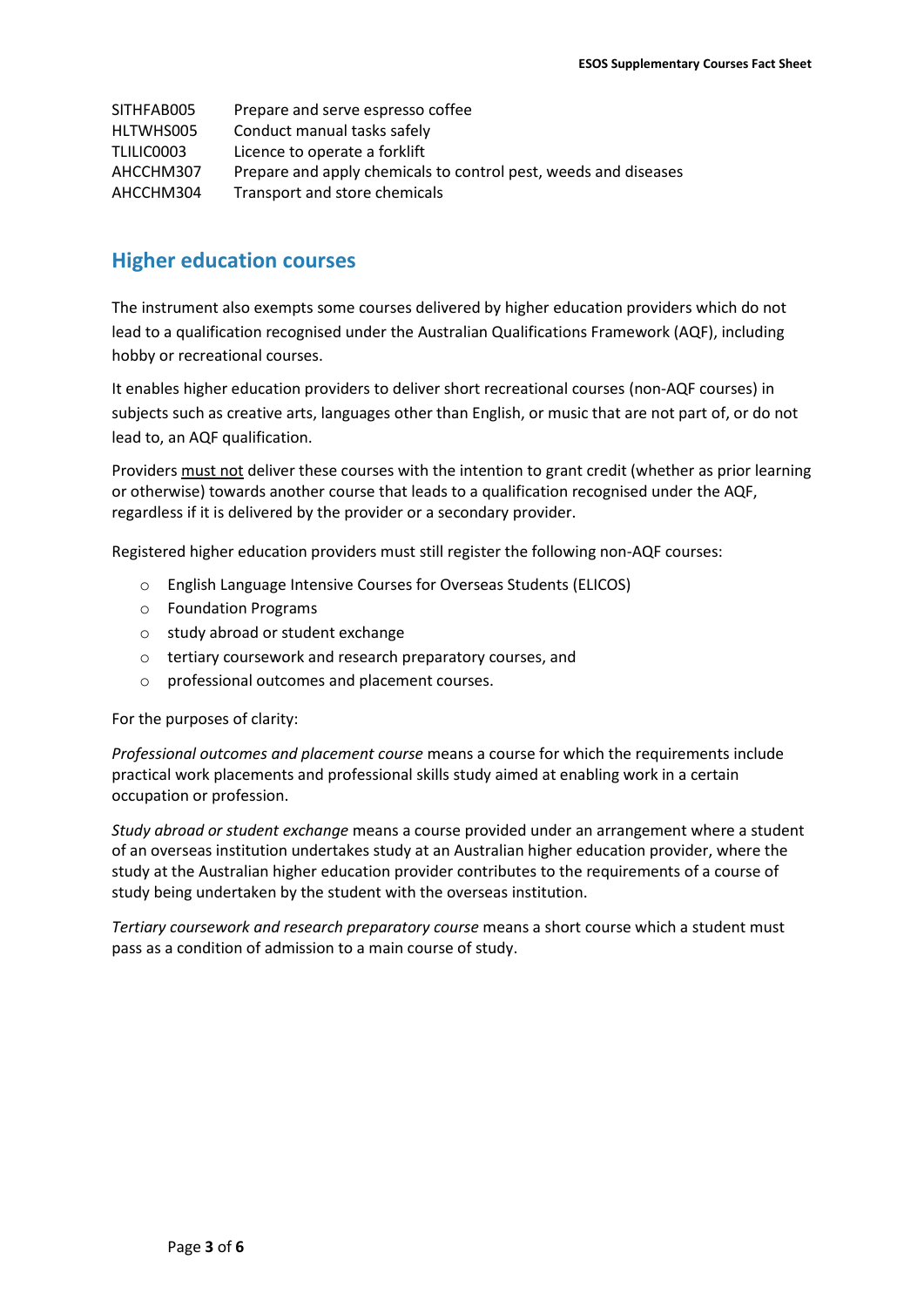# **FAQs**

# **I am an international student**

#### *What courses can I take?*

Your principal course of study in Australia and any packaged courses for which you have been granted a student visa, must be CRICOS registered. All institutions and courses available to international students are listed on CRICOS at [cricos.education.gov.au.](http://cricos.education.gov.au/)

You can undertake supplementary courses offered by higher education and non-higher education providers that may be required for employment, or to develop a hobby or special interest to contribute and enrich your time in Australia.

You can continue to enrol or participate in these types of courses, in addition to your main course of study.

The changes only affect providers' requirements, not the visa conditions attached to your student visa. The instrument allows some supplementary courses to be exempted from the requirement to be registered on CRICOS. These exemptions will make it easier for providers to offer you better and wider access to supplementary courses you may be interested in taking.

A list of exempt courses is available in the instrument and in this fact sheet.

Education providers will also be able to provide you with advice about available courses.

#### *How will I know if a course is exempt?*

The list of exempt courses is listed in the instrument and in this fact sheet. The latest version of the factsheet is available on the Department of Education, Skills and Employment website. Education providers can also provide you with a list of the courses they deliver.

#### *Where can I find a supplementary course near me?*

Once you have identified the name or code of an exempt unit you wish to take, you can search for providers delivering this course on *<https://training.gov.au/>* .

#### *Will ELICOS courses be exempted from CRICOS?*

No, CRICOS requirements and compliance with the *ELICOS Standards 2018* will remain in place for ELICOS courses delivered to international students.

#### *If a course is not registered on CRICOS, will this affect the quality of education provided in these supplementary courses?*

All exempt courses will remain covered under the same quality assurance mechanisms that apply to other domestic courses, including regulation by the Australian Skills Quality Authority (ASQA) or Tertiary Education Quality and Standards Agency (TEQSA).

#### *What protections do international students have when undertaking these courses?*

The quality assurance protections in place for domestic delivery of exempt courses, with oversight from ASQA and TEQSA, still apply. Just like domestic students enrolled in these courses, international students will have remedies under Australian consumer law for their tuition fees or other matters covered by consumer protection law.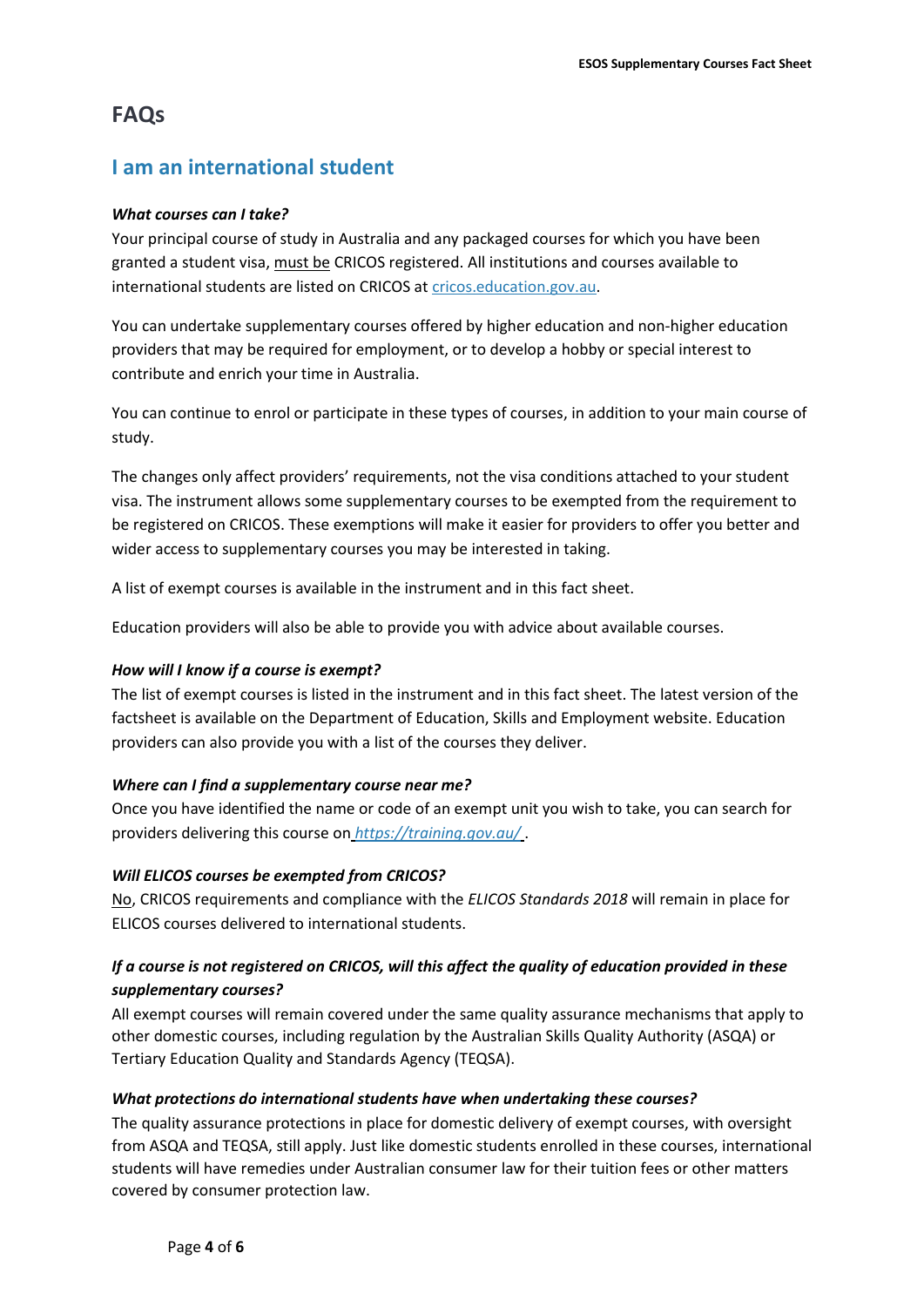The Tuition Protection Service (TPS) protects the significant investment you make when you pay tuition fees and travel to Australia for your principal course. These exempt courses are supplementary to your main course of study and are generally short in duration and are not covered by the TPS.

The Minister also has the power (through a future legislative instrument) to reinstate courses under the ESOS Act or determine certain courses must be registered under the ESOS Act if the need arises.

#### *Will the workplace component of an exempt course count towards my 40 hour per fortnight work limitation?*

Courses listed in the instrument may also be a course required to attend a workplace component, embedded as part of a substantive qualification that has a CRICOS registration.

The Department of Home Affairs have advised that the workplace component requires you to undertake a supplementary course as a part of a substantive qualification under a CRICOS registration, the workplace component of the course will not count towards your forty hours per fortnight limitation.

However, if you undertake an exempt course that includes a work component and is supplementary to your main course of study, the work component of that course will count towards your forty hour per fortnight work limitation.

# **I am an education provider**

#### *I'm not a CRICOS registered provider, can I deliver these exempt courses to international students?*

Yes, as these courses are exempt from the ESOS Act non-CRICOS registered providers can deliver them to overseas students if the provider can meet the domestic requirements for registration and delivery. For more information on your ongoing responsibilities, such as compliance with the *Standards for Registered Training Organisations (RTOs) 2015*, contact ASQA at [https://www.asqa.gov.au/about/contact-us.](https://www.asqa.gov.au/about/contact-us)

#### *Will there be an opportunity to include additional courses for exemption in the future?*

As student needs change, the Minister may consider amending the instrument to either add or remove courses from the definition of 'course' under the ESOS Act. The Department of Education Skills and Employment (the department) will consult providers, industry and regulators when updating or making a new instrument. The list will be reviewed regularly and amended as needed.

#### *What about the proposed 0.25 Equivalent Full-Time Student Load (EFTSL) cap for higher education courses?*

Feedback from the sector during consultation indicated the proposed 0.25 EFTSL cap was unclear. In consultation with TEQSA and other stakeholders, the department decided not to proceed with the cap proposal.

The revised higher education model for exempting courses means higher education providers will only be able to offer non-award courses.